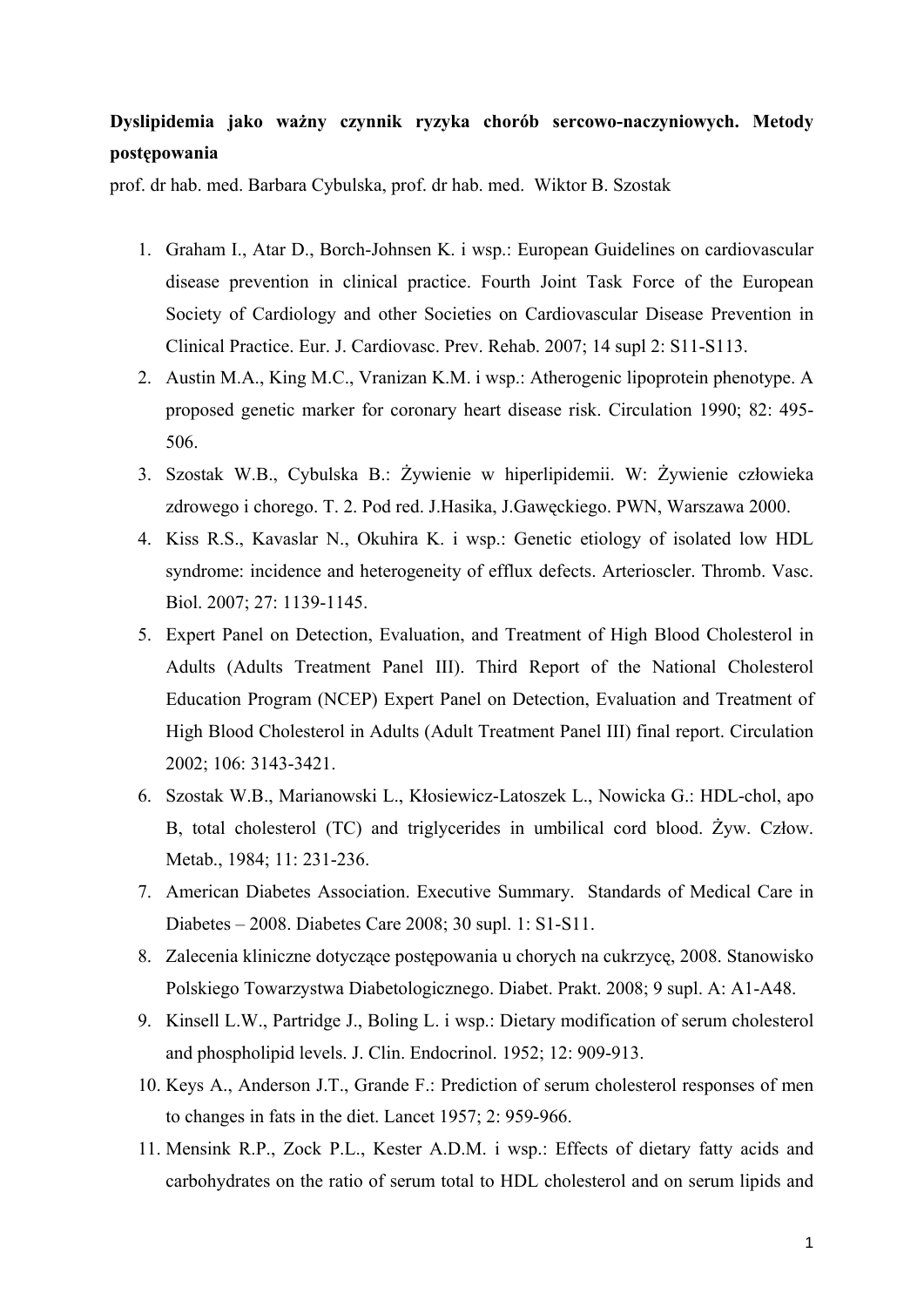apolipoproteins: a meta-analysis of 60 controlled trials. Am. J. Clin. Nutr. 2003; 77: 1146-55.

- 12. Kunachowicz H., Nadolna I., Przygoda B. i wsp.: Tabele składu i wartości odżywczych żywności. PZWL, Warszawa 2005.
- 13. Mitrou P.N., Kipnis V., Thiebaut A.C.M., i wsp.: Mediterranean dietary pattern and prediction of all-cause mortality in a US population. Arch. Intern. Med. 2007; 167: 2461-2468.
- 14. Bays H., Stein E.S.: Pharmacotherapy for dyslipidemia: current therapies and future agents. Expert Opin. Pharmacother. 2003; 4: 1991-1938.
- 15. tabela 3. Jones P.H., Davidson M.H.: Comparison of the efficacy and safety of rosuvastatin versus atorvastatin, simvastatin and pravastatin across doses (STELLAR trial). Am. J. Cardiol. 2003; 92: 152-160.
- 16. Farmer J.A.: Handbook of cholesterol management . Sec. Ed. Current Medicine Group Ltd, London 2007.
- 17. Barter P., Rye K.A.: High density lipoprotein cholesterol: The new target. Third Ed. Sherborne Gibbs Limited, Birmingham 2007.
- 18. Feher M.D., Richmond W.: Lipidy i zaburzenia lipidowe. Wyd. Via Medica, Gdańsk 2002.
- 19. Ballantyne C.M., Abate N., Yuan Z. i wsp. :Dose-comparison study of the combination of ezetymibe and simvastatin (Vytorin) versus atorvastatin in patients with hypercholesterolemia: The Vytorin Versus Atorvastatin (VYVA) study. Am. Heart J. 2005; 149: 464-473.
- 20. Grundy S.M., Cleeman J.I., Merz C.N. i wsp. : For the Coordinating Committee of the National Cholesterol Education Program. Implications of recent clinical trials for the National Cholesterol Education Program Adult Treatment Panel III Guidelines. Circulation 2004; 110: 227-239.
- 21. Kłosiewicz-Latoszek L., Szostak W.B., Grzybowska B. i wsp.: Hiperlipidemia mieszana. Terapia skojarzona fenofibratem mikronizowanym z simwastatyną, a monoterapia. Kardiol. Pol. 2004; 6: 573-577.
- 22. Kasaniemi A.: Cholesterol absorption inhibitors in the treatment of hyperlipidemia: clinical outcomes in large clinical trials. Fundam. Clin.Pharmacol. 2007; 21, supl 2: 29-30.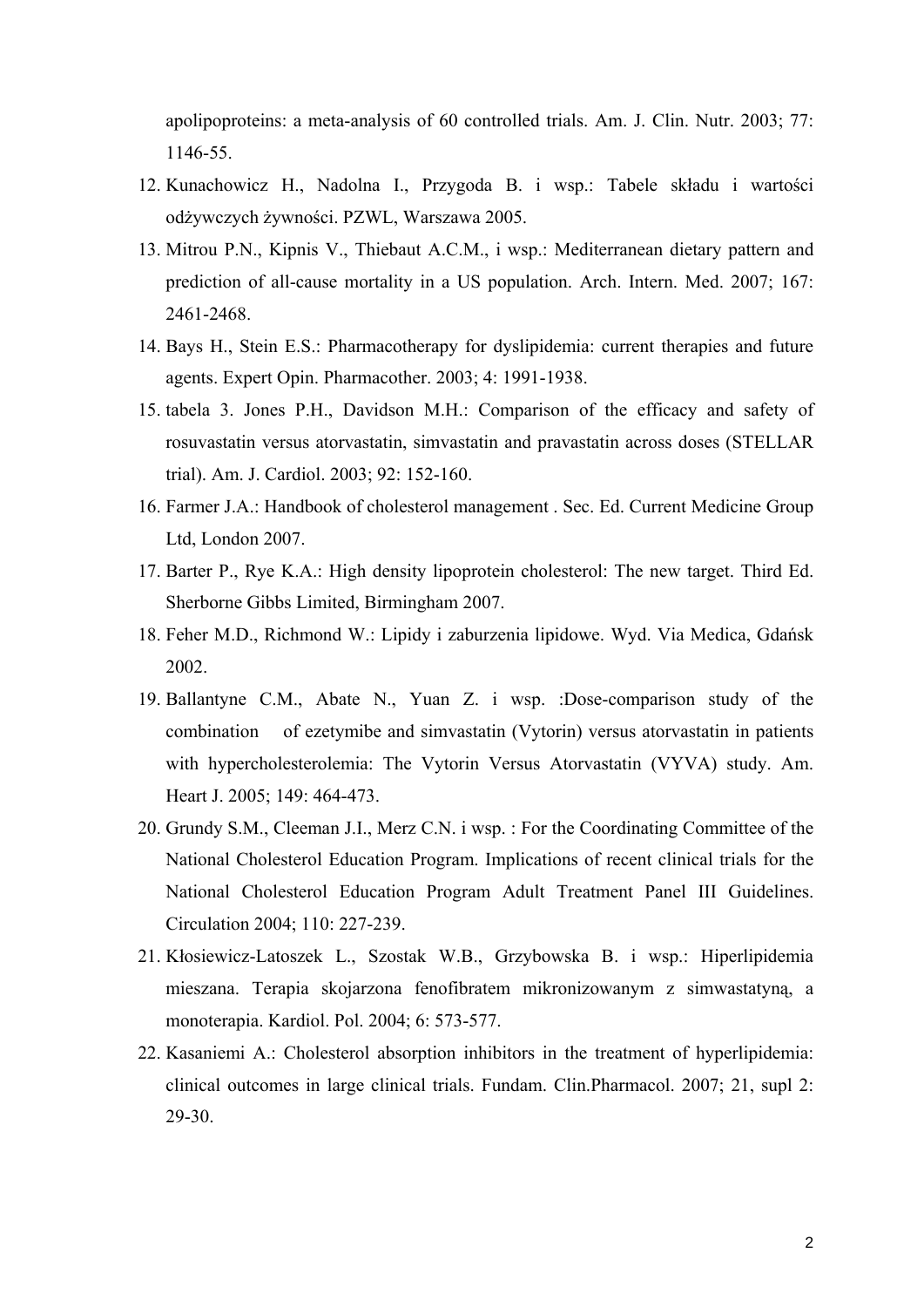#### **Epidemiologia zaburzeń lipidowych w Polsce.**

dr med. Tomasz Zdrojewski,

1. *Rocznik Statystyczny Rzeczypospolitej Polskiej 2007*. Warszawa: Główny Urząd Statystyczny, 2007.

2. Narodowy program profilaktyki i leczenia chorób układu sercowo-naczyniowego POLKARD 2003-2005. *Kardiol. Pol* 2003(59):535-544.

3. Yusuf S, Hawken S, Ounpuu S i wsp. Effect of potentially modifiable risk factors associated with myocardial infarction in 52 countries (the INTERHEART study): case-control study. *Lancet* 2004;364(9438):937-52.

4. Zdrojewski T, Bandosz P, Szpakowski P i wsp. Rozpowszechnienie głównych czynników ryzyka chorób układu sercowo-naczyniowego w Polsce. Wyniki badania NATPOL PLUS. *Kardiol. Pol* 2004;61(supl. IV):IV1-IV26.

5. Rywik S, Kupść W, Piotrowski W i wsp. Wieloośrodkowe ogólnopolskie badanie stanu zdrowia ludności – projekt WOBASZ. Założenia metodyczne oraz logistyka. *Kardiol. Pol.* 2005;63(6, supl. 4):S1-S4.

6. Broda G, Rywik S. Wieloośrodkowe ogólnopolskie badanie stanu zdrowia ludności – projekt WOBASZ. Zdefiniowanie problemu oraz cele badania. *Kardiol. Pol.* 2005;63(6, supl. 4):S1-S4.

7. Filipiak K, Pietrasik A, Starczewska M i wsp. Wieloośrodkowy Ogólnopolski System Monitorowania Standardu Podstawowej Opieki Kardiologicznej w Warunkach Podstawowej Opieki zdrowotnej (POLKARD-SPOK): metody przyjęte podczas realizacji programu. *Kardiol. Pol.* 2006;64(8):S167-S171.

8. Wizner B, Dubiel S, Zdrojewski T i wsp. Ogólnopolski program oceny diagnostyki, leczenia i kosztów u chorych z niewydolnością serca w losowo wybranych jednostkach lecznictwa otwartego i zamkniętego na poziomie podstawowym, wojewódzkim i specjalistycznym. *Folia Cardiol.* 2006;13(1):73-81.

9. Gaining health. The European Strategy for the Prevention and Control of Noncommunicable Diseases. 2006:1-46.

10. Lim SS, Gaziano TA, Gakidou E i wsp. Prevention of cardiovascular disease in high-risk individuals in low-income and middle-income countries: health effects and costs. *Lancet* 2007;370(9604):2054-62.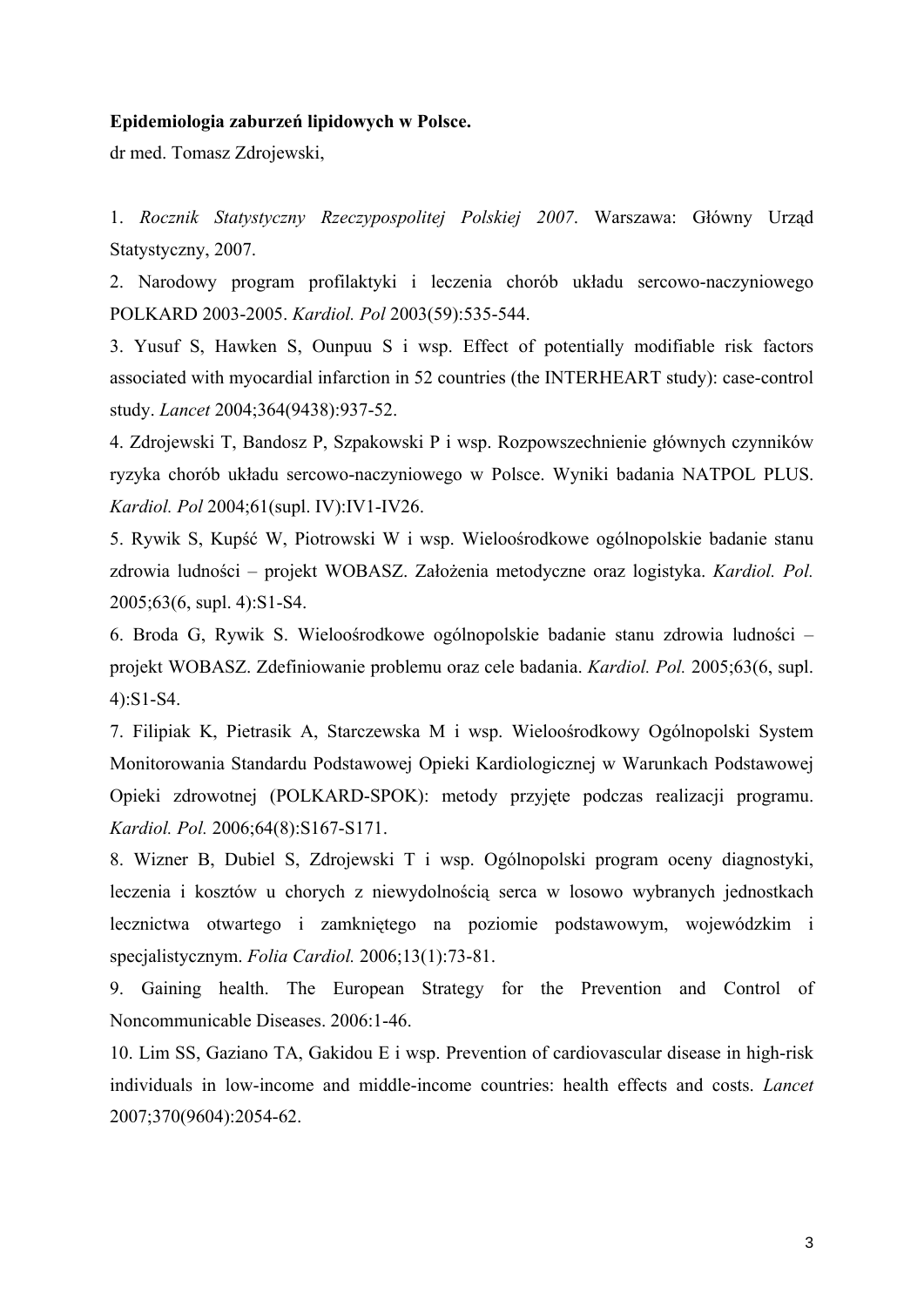11. Abegunde DO, Mathers CD, Adam T, Ortegon M, Strong K. The burden and costs of chronic diseases in low-income and middle-income countries. *Lancet* 2007;370(9603):1929- 38.

12. *Sprawozdanie z działalności Narodowego Funduszu Zdrowia za 2007 rok*. Warszawa: Narodowy Fundusz Zdrowia, 2008.

### **Genetyczne uwarunkowania zaburzeń lipidowych. prof. dr hab. med. Maciej T. Małecki, prof. dr hab. med. Dariusz Moczulski**

- 1. Austin MA, Hutter CM, Zimmern RL, Humphries SE: Familial hypercholesterolemia and coronary heart disease: a HuGE association review. *Am J Epidemiol* 2004; 160: 421-429.
- 2. Innerarity TL, Mahley RW, Weisgraber KH, Bersot TP, Krauss RM, Vega GL, Grundy SM, Friedl W, Davignon J, McCarthy BJ: Familial defective apolipoprotein B-100: a mutation of apolipoprotein B that causes hypercholesterolemia. *J Lipid Res* 1990; 31: 1337-1349.
- 3. Abifadel M, Varret M, Rabes JP, Allard D, Ouguerram K, Devillers M, Cruaud C, Benjannet S, Wickham L, Erlich D, Derre A, Villeger L, Farnier M, Beucler I, Bruckert E, Chambaz J, Chanu B, Lecerf JM, Luc G, Moulin P, Weissenbach J, Prat A, Krempf M, Junien C, Seidah NG, Boileau C: Mutations in PCSK9 cause autosomal dominant hypercholesterolemia. *Nat Genet* 2003; 34: 154-156
- 4. Garcia C.K., Wilund K., Arca M. i wsp.: Autosomal recessive hypercholesterolemia caused by mutations in a putative LDL receptor adaptor protein. *Science* 2001; 292: 1394-1398.
- 5. Berge K.E., Tian H., Graf G.A. i wsp.: Accumulation of dietary cholesterol in sitosterolemia caused by mutations in adjacent ABC transporters. *Science* 2000; 290: 1771-1775.
- 6. Altmann S.W., Davis H.R. Jr, Zhu L.J. i wsp.: Niemann-Pick C1 Like 1 protein is critical for intestinal cholesterol absorption. *Science* 2004; 303: 1201-1204.
- 7. Pullinger C.R., Eng C., Salen G. i wsp.: Human cholesterol 7alpha-hydroxylase (CYP7A1) deficiency has a hypercholesterolemic phenotype. *J Clin Invest* 2002; 110: 109-117.
- 8. Smelt AH, de Beer F: Apolipoprotein E and familial dysbetalipoproteinemia: clinical, biochemical, and genetic aspects. Semin Vasc Med 2004, 4:249-57.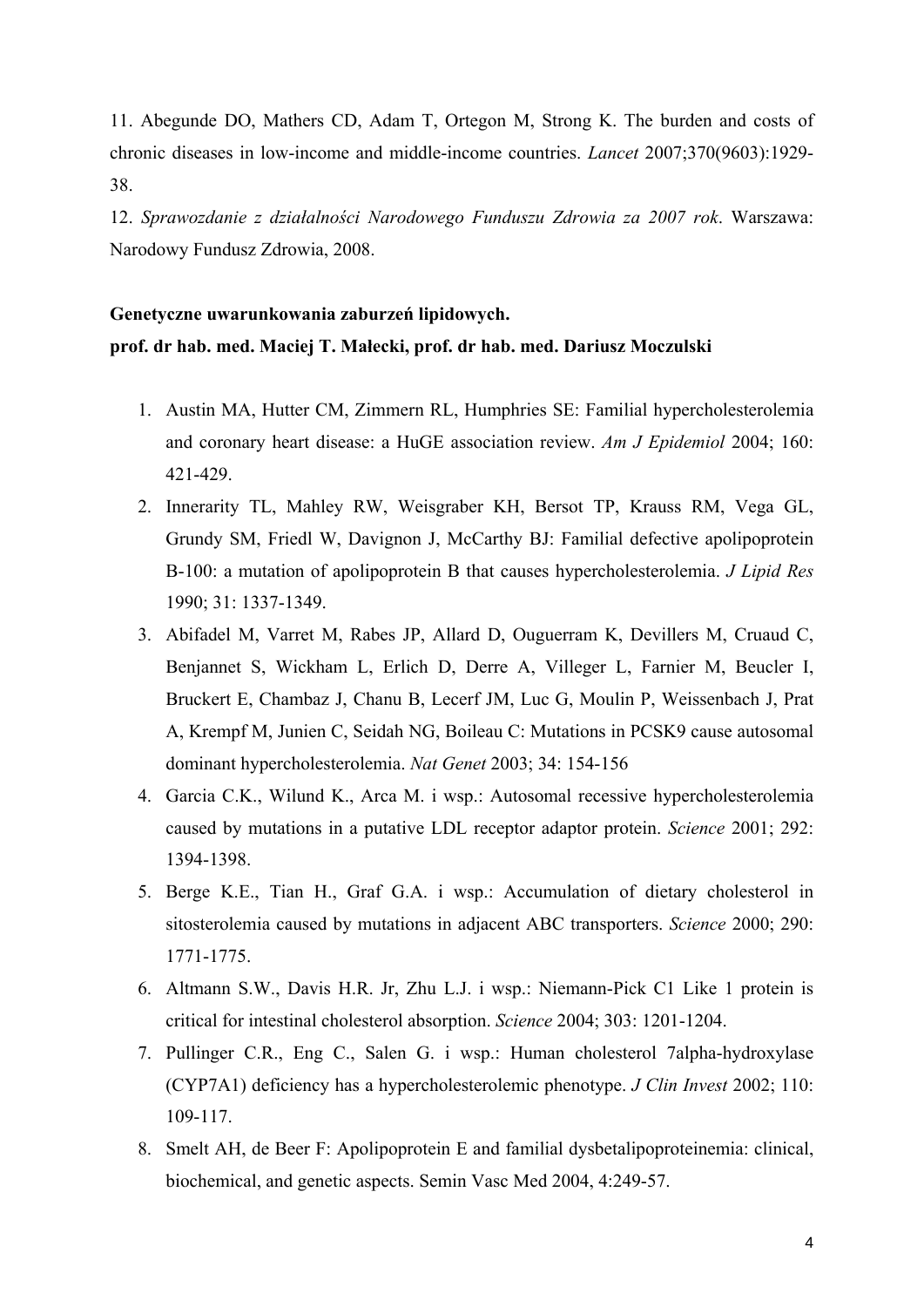- 9. Singaraja R.R., Fievet C., Castro G. i wsp.: Increased ABCA1 activity protects against atherosclerosis. *J Clin Invest* 2002; 110: 35-42.
- 10. Nissen S.E., Tsunoda T., Tuzcu E.M. i wsp.: Effect of recombinant ApoA-I Milano on coronary atherosclerosis in patients with acute coronary syndromes: a randomized controlled trial. *JAMA* 2003; 290: 2292-2300.
- 11. Pajukanta P., Lilja H.E., Sinsheimer J.S. I wsp.: Familial combined hyperlipidemia is associated with upstream transcription factor 1 (USF1). *Nat Genet* 2004 36:371-6.

### **HDL – lipoproteiny o wysokiej gęstości. Hipoalfalipoproteinemia**

#### **Doc. dr hab. Grażyna Nowicka**

- 1. Miller NE, Thelle DS, Forde OH, Mjos OD. The Thomso Heart Study. High density lipoprotein and coronary heart disease: a prospective case-control study. lancet 1977, 1:965
- 2. Gordon DY, Probstfield JL, Garrison RJ, i wsp. High density lipoproteins cholesterol and cardiovascular disease. Four Prospective American Studies. Circulation 1989, 78: 8
- 3. Nowicka G. Lipoproteiny o wysokiej gęstości i ich potencjalne działanie przeciwmiażdżycowe. Farm Pol 1998, 54: 153
- 4. Nowicka G. HDL lipoproteiny o wysokiej gęstości. Teoria a praktyka kliniczna. Kardiol Pol 2002, 57: 150
- 5. de-Goma E, de-Goma R, Rader D. Beyond high density lipoprotein cholesterol levels evaluationg high density lipoprotein function as influenced by novel therapeutic approaches. J Am Coll Cardiol 2008, 51: 2199
- 6. Nowicka G. Zaburzenia syntezy i katabolizmu HDL. Czynniki Ryzyka 1995, 2(8): 25
- 7. Frikke-Schmidt R, Nordestgaard B, Jensen G, Tybjaerg-Hansen A. Genetic variation in ABC transporter A1 contributes to HDL cholesterol in the general population. J Clin Invest 2004, 114:1343
- 8. Kiss RS, Kavaslar N, Okuira K i wsp. Genetic etiology of isolated low HDL syndrome. Incidence and heterogeneity of efflux defects. Arterioscler Thromb vasc Biol 2007, 27: 1139
- 9. Nowicka G. Control and clinical significance of high density lipoproteins. Czynniki Ryzyka, 1999, supl.6: 24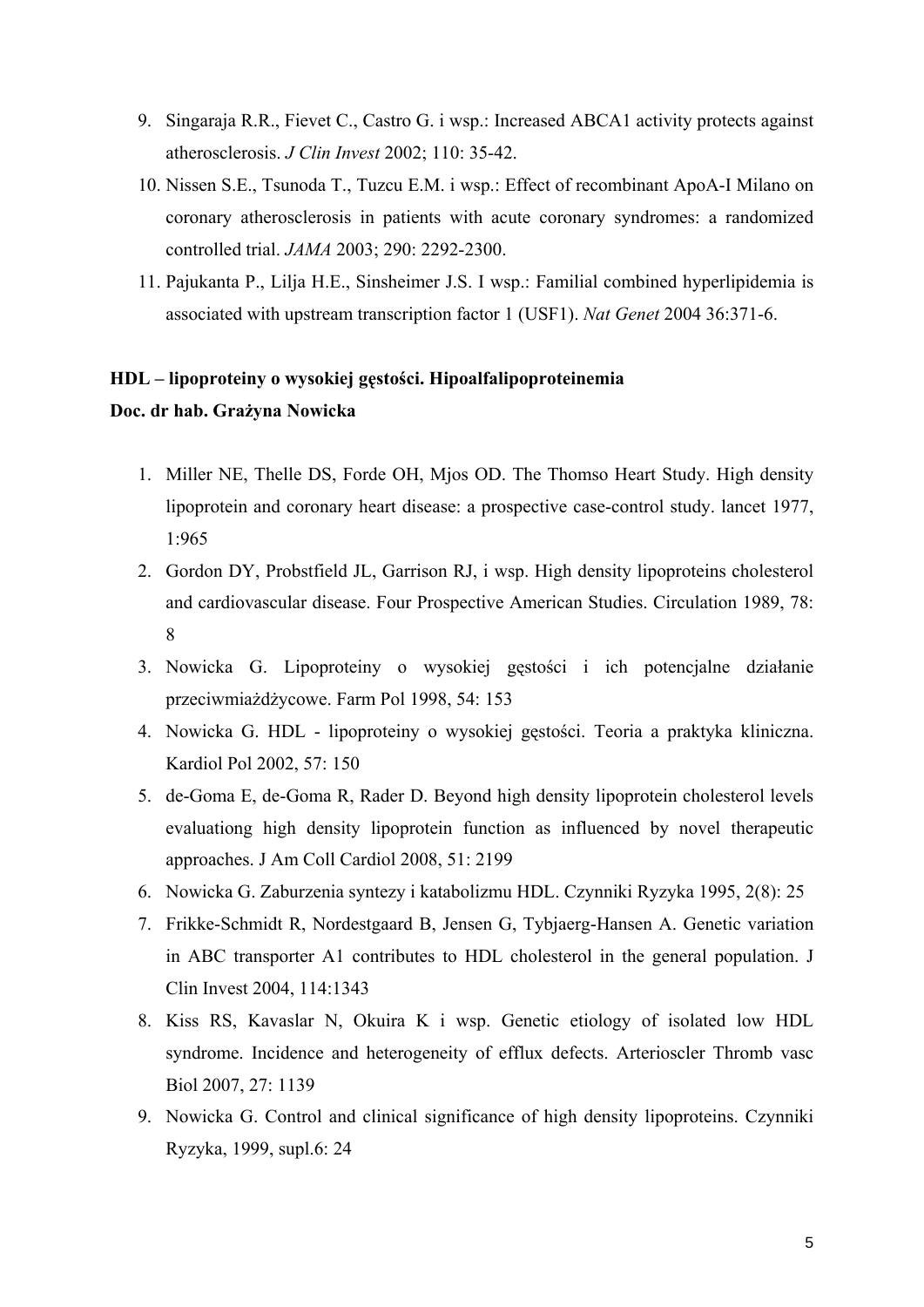- 10. Nowicka G, Cybulska B. Patogeneza i diagnostyka zaburzeń lipidowych w cukrzycy. W "Cukrzyca", red. J. Sieradzki; Via Medica, Gdańsk 2006, tom 2, str 993
- 11. Mctagger F, Jones P. Effects of statins on high density lipoproteins: a potential contribution to cardiovascular beneft. Cardiovasc Drug Ther 2008, 22: 321
- 12. Nowicka G, Jarosz A. LpAI in HDL subpopulations: serum levels in men and women with coronary heart disease and changes under hypolipemic theraphy. Clin Chim Acta 2001, 306: 43-49
- 13. Kastelein JJ, van Leuven SI, GGurgess L, et al. Effect of torcetrapib on carotid atherosclerosis. N Engl J Med 2007, 356: 1620
- 14. Taylor A.J. Evidence to support aggressive management of high density lipoprotein cholesterol: implications of recent imaging trials. Am J Cardiol 2008, 101[suppl]: 36B
- 15. Yusuf S, Hawken S, Ounpuu S, et al. Effect of potentially modifiable risk factors associated with myocardial infarction in 52 countries: the INTERHEART study. Lancet 2004, 364:937
- 16. van der Steeg W, Holme I, Boekholdt M i wsp. High-density lipoprotein cholesterol, high-density lipoprotein particle size, and apolipoprotein AI: significance for cardiovascular risk. The IDEAL and EPIC-Norfolk Studies. J Am Coll cardiol 2008, 51; 634
- 17. Tanigawa JT, Billheimer J, Tohyama Y, et al. Expression of cholesteryl ester transfer protein in mice promotes macrophage reverse cholesterol transport. Circulation 2007, 116:1267
- 18. Zhong S, Sharo DS, Grove JS, et al. Increased coronary heart disease in Japanese-American men with mutation in cholesteryl ester transfer protein despite increased HDL levels. J Clin Invest 1996, 97:2917

#### **Niefarmakologiczne leczenie dyslipidemii**

Dr hab. n. med. Małgorzata Kozłowska-Wojciechowska

- 1. Diet, nutrition and prevention of chronic disease. Report of the Joint WHO/FAO expert consultation. Geneva 2002.
- 2. Schaefer E.J.: Lipoproteins, nutrition, and heart disease. Am. J. Clin. Nutr. 2002; 75: 191.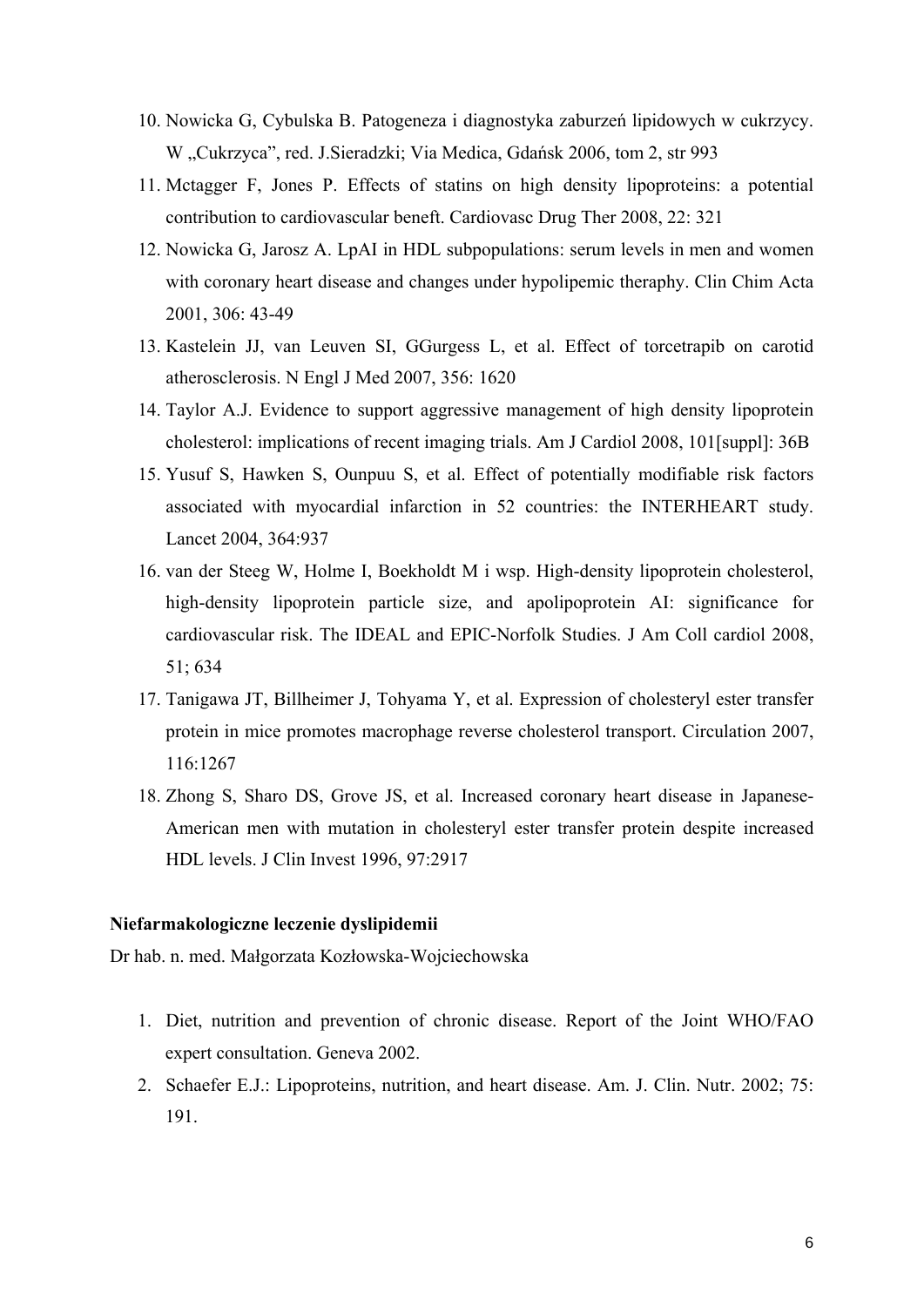- 3. Ornish D.: Intensive lifestyle changes for reversal of coronary heart disease. JAMA. 1998;280: 2001-2007
- 4. [Poli A,](http://www.ncbi.nlm.nih.gov/sites/entrez?Db=pubmed&Cmd=Search&Term=%22Poli%20A%22%5BAuthor%5D&itool=EntrezSystem2.PEntrez.Pubmed.Pubmed_ResultsPanel.Pubmed_DiscoveryPanel.Pubmed_RVAbstractPlus) [Marangoni F](http://www.ncbi.nlm.nih.gov/sites/entrez?Db=pubmed&Cmd=Search&Term=%22Marangoni%20F%22%5BAuthor%5D&itool=EntrezSystem2.PEntrez.Pubmed.Pubmed_ResultsPanel.Pubmed_DiscoveryPanel.Pubmed_RVAbstractPlus), [Paoletti R](http://www.ncbi.nlm.nih.gov/sites/entrez?Db=pubmed&Cmd=Search&Term=%22Paoletti%20R%22%5BAuthor%5D&itool=EntrezSystem2.PEntrez.Pubmed.Pubmed_ResultsPanel.Pubmed_DiscoveryPanel.Pubmed_RVAbstractPlus),et al.: Non-pharmacological control of plasma cholesterol levels. [Nutr Metab Cardiovasc Dis.](javascript:AL_get(this,%20) 2008;18(2):S1-16.
- 5. Bonow R.O.: Primary Prevention of Cardiovascular Disease. Circulation. 2002, 106, 3140-3144
- 6. Grundy S..M.: Prevention Conference VI: Diabetes and Cardiovascular Disease. Writing Group IV: Lifestyle and Medical Management of Risk Factors. Circulation. 2002, 105, 153-160.
- 7. [Carson JA](http://www.ncbi.nlm.nih.gov/sites/entrez?Db=pubmed&Cmd=Search&Term=%22Carson%20JA%22%5BAuthor%5D&itool=EntrezSystem2.PEntrez.Pubmed.Pubmed_ResultsPanel.Pubmed_DiscoveryPanel.Pubmed_RVAbstractPlus). Nutrition therapy for dyslipidemia. [Curr Diab Rep.](javascript:AL_get(this,%20) 2003;3(5):397-403.
- 8. Trichopoulos D, Lagiou P.: Dietary patterns and mortality. Br J Nutr. 2001, 85, 133- 134.
- 9. Kozłowska-Wojciechowska M.: Mechanizm hipotensyjnego oddziaływania kwasów omega-3. Kardioprofil 2007, 5: 345-351.
- 10. [Villegas R,](http://www.ncbi.nlm.nih.gov/sites/entrez?Db=pubmed&Cmd=Search&Term=%22Villegas%20R%22%5BAuthor%5D&itool=EntrezSystem2.PEntrez.Pubmed.Pubmed_ResultsPanel.Pubmed_DiscoveryPanel.Pubmed_RVAbstractPlus) [Kearney PM,](http://www.ncbi.nlm.nih.gov/sites/entrez?Db=pubmed&Cmd=Search&Term=%22Kearney%20PM%22%5BAuthor%5D&itool=EntrezSystem2.PEntrez.Pubmed.Pubmed_ResultsPanel.Pubmed_DiscoveryPanel.Pubmed_RVAbstractPlus) [Perry IJ.](http://www.ncbi.nlm.nih.gov/sites/entrez?Db=pubmed&Cmd=Search&Term=%22Perry%20IJ%22%5BAuthor%5D&itool=EntrezSystem2.PEntrez.Pubmed.Pubmed_ResultsPanel.Pubmed_DiscoveryPanel.Pubmed_RVAbstractPlus) The cumulative effect of core lifestyle behaviours on the prevalence of hypertension and dyslipidemia. [BMC Public Health.](javascript:AL_get(this,%20) 2008;8:210- 218.

# **Przeciwzapalne działanie fibratów wzmacnia ich rolę w monoterapii dylipidemii. prof. dr hab. n. farm. Marek Naruszewicz**

1. [Marx N, Sukhova GK, Collins T, Libby P, Plutzky J.](http://www.ncbi.nlm.nih.gov/pubmed/10377075?ordinalpos=1&itool=EntrezSystem2.PEntrez.Pubmed.Pubmed_ResultsPanel.Pubmed_RVDocSum) PPARalpha activators inhibit cytokine-induced vascular cell adhesion molecule-1 expression in human endothelial cells. Circulation. 1999;99:3125-31.

2. [Delerive P,](http://www.ncbi.nlm.nih.gov/sites/entrez?Db=pubmed&Cmd=Search&Term=%22Delerive%20P%22%5BAuthor%5D&itool=EntrezSystem2.PEntrez.Pubmed.Pubmed_ResultsPanel.Pubmed_DiscoveryPanel.Pubmed_RVAbstractPlus) [Gervois P,](http://www.ncbi.nlm.nih.gov/sites/entrez?Db=pubmed&Cmd=Search&Term=%22Gervois%20P%22%5BAuthor%5D&itool=EntrezSystem2.PEntrez.Pubmed.Pubmed_ResultsPanel.Pubmed_DiscoveryPanel.Pubmed_RVAbstractPlus) [Fruchart JC,](http://www.ncbi.nlm.nih.gov/sites/entrez?Db=pubmed&Cmd=Search&Term=%22Fruchart%20JC%22%5BAuthor%5D&itool=EntrezSystem2.PEntrez.Pubmed.Pubmed_ResultsPanel.Pubmed_DiscoveryPanel.Pubmed_RVAbstractPlus) [Staels B](http://www.ncbi.nlm.nih.gov/sites/entrez?Db=pubmed&Cmd=Search&Term=%22Staels%20B%22%5BAuthor%5D&itool=EntrezSystem2.PEntrez.Pubmed.Pubmed_ResultsPanel.Pubmed_DiscoveryPanel.Pubmed_RVAbstractPlus). Induction of IkappaBalpha expression as a mechanism contributing to the anti-inflammatory activities of peroxisome proliferatoractivated receptor-alpha activators. [J Biol Chem.](javascript:AL_get(this,%20) 2000;275:36703-7

3. [Koh KK, Han SH, Quon MJ, Yeal Ahn J, Shin EK.](http://www.ncbi.nlm.nih.gov/pubmed/15920062?ordinalpos=22&itool=EntrezSystem2.PEntrez.Pubmed.Pubmed_ResultsPanel.Pubmed_RVDocSum) Beneficial effects of fenofibrate to improve endothelial dysfunction and raise adiponectin levels in patients with primary hypertriglyceridemia. Diabetes Care. 2005;28:1419-24.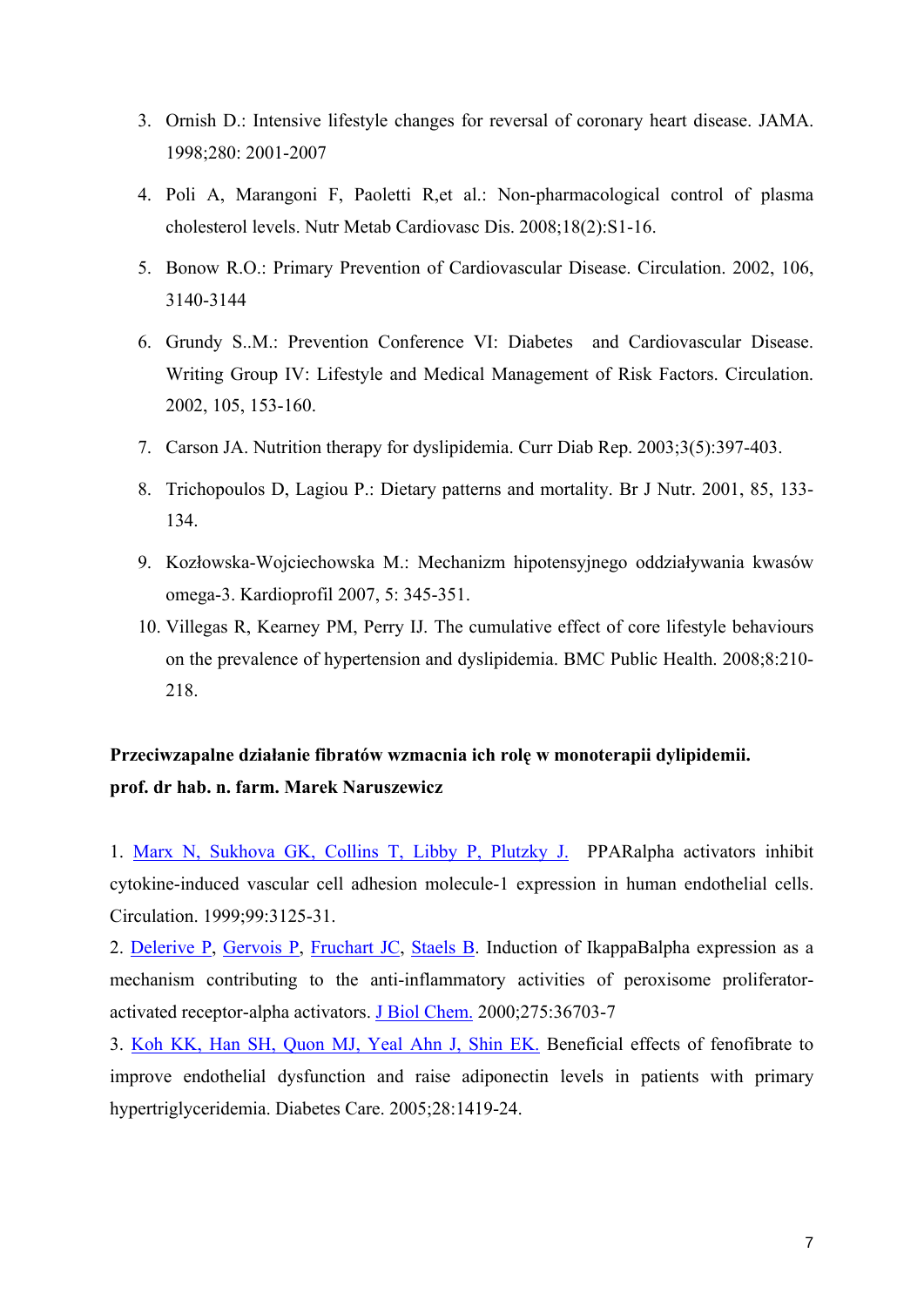4. Okopień [B, Krysiak R, Herman ZS.](http://www.ncbi.nlm.nih.gov/pubmed/16492702?ordinalpos=43&itool=EntrezSystem2.PEntrez.Pubmed.Pubmed_ResultsPanel.Pubmed_RVDocSum) Effects of short-term fenofibrate treatment on circulating markers of inflammation and hemostasis in patients with impaired glucose tolerance. J Clin Endocrinol Metab. 2006;91:1770-8.

5. [Zambon A,](http://www.ncbi.nlm.nih.gov/sites/entrez?Db=pubmed&Cmd=Search&Term=%22Zambon%20A%22%5BAuthor%5D&itool=EntrezSystem2.PEntrez.Pubmed.Pubmed_ResultsPanel.Pubmed_DiscoveryPanel.Pubmed_RVAbstractPlus) [Gervois P,](http://www.ncbi.nlm.nih.gov/sites/entrez?Db=pubmed&Cmd=Search&Term=%22Gervois%20P%22%5BAuthor%5D&itool=EntrezSystem2.PEntrez.Pubmed.Pubmed_ResultsPanel.Pubmed_DiscoveryPanel.Pubmed_RVAbstractPlus) [Pauletto P](http://www.ncbi.nlm.nih.gov/sites/entrez?Db=pubmed&Cmd=Search&Term=%22Pauletto%20P%22%5BAuthor%5D&itool=EntrezSystem2.PEntrez.Pubmed.Pubmed_ResultsPanel.Pubmed_DiscoveryPanel.Pubmed_RVAbstractPlus), [Fruchart JC,](http://www.ncbi.nlm.nih.gov/sites/entrez?Db=pubmed&Cmd=Search&Term=%22Fruchart%20JC%22%5BAuthor%5D&itool=EntrezSystem2.PEntrez.Pubmed.Pubmed_ResultsPanel.Pubmed_DiscoveryPanel.Pubmed_RVAbstractPlus) [Staels B.](http://www.ncbi.nlm.nih.gov/sites/entrez?Db=pubmed&Cmd=Search&Term=%22Staels%20B%22%5BAuthor%5D&itool=EntrezSystem2.PEntrez.Pubmed.Pubmed_ResultsPanel.Pubmed_DiscoveryPanel.Pubmed_RVAbstractPlus) Modulation of hepatic inflammatory risk markers of cardiovascular diseases by PPAR-alpha activators: clinical and experimental evidence. [Arterioscler Thromb Vasc Biol.](javascript:AL_get(this,%20) 2006;26:977-86.

6. [Rosenson RS, Huskin AL, Wolff DA, Helenowski IB, Rademaker AW.](http://www.ncbi.nlm.nih.gov/pubmed/18242616?ordinalpos=1&itool=EntrezSystem2.PEntrez.Pubmed.Pubmed_ResultsPanel.Pubmed_RVDocSum) Fenofibrate reduces fasting and postprandial inflammatory responses among hypertriglyceridemia patients with the metabolic syndrome. Atherosclerosis. 2008;198:381-8.

**Nowe leki w terapii hipolipemizującej** 

**prof. dr hab. med. Piotr Podolec** 

**dr n. med. Grzegorz Kopeć**

- **1. Bays HE, Neff D, Tomassini JE, Tershakovec AM. Ezetimibe: cholesterol lowering and beyond.** *Expert Rev Cardiovasc Ther.* **2008;6(4):447-470.**
- **2. Temel RE, Tang W, Ma Y, Rudel LL, Willingham MC, Ioannou YA, Davies JP, Nilsson LM, Yu L. Hepatic Niemann-Pick C1-like 1 regulates biliary cholesterol concentration and is a target of ezetimibe.** *J Clin Invest.* **2007;117(7):1968-1978.**
- **3. Rossebo AB, Pedersen TR, Allen C, Boman K, Chambers J, Egstrup K, Gerdts E, Gohlke-Barwolf C, Holme I, Kesaniemi VA, Malbecq W, Nienaber C, Ray S, Skjaerpe T, Wachtell K, Willenheimer R. Design and baseline characteristics of the simvastatin and ezetimibe in aortic stenosis (SEAS) study.** *Am J Cardiol.*  **2007;99(7):970-973.**
- **4. Baigent C, Landry M. Study of Heart and Renal Protection (SHARP).** *Kidney Int Suppl.* **2003(84):S207-210.**
- **5. Musunuru K, Blumenthal RS. The implications of the ezetimibe and simvastatin in hypercholesterolemia enhances atherosclerosis regression trial: a return to first principles.** *Clin Cardiol.* **2008;31(6):288-290.**
- **6. Jacobson TA. Role of n-3 fatty acids in the treatment of hypertriglyceridemia and cardiovascular disease.** *Am J Clin Nutr.* **2008;87(6):1981S-1990S.**
- **7. Ness AR, Hughes J, Elwood PC, Whitley E, Smith GD, Burr ML. The long-term effect of dietary advice in men with coronary disease: follow-up of the Diet and Reinfarction trial (DART).** *Eur J Clin Nutr.* **2002;56(6):512-518.**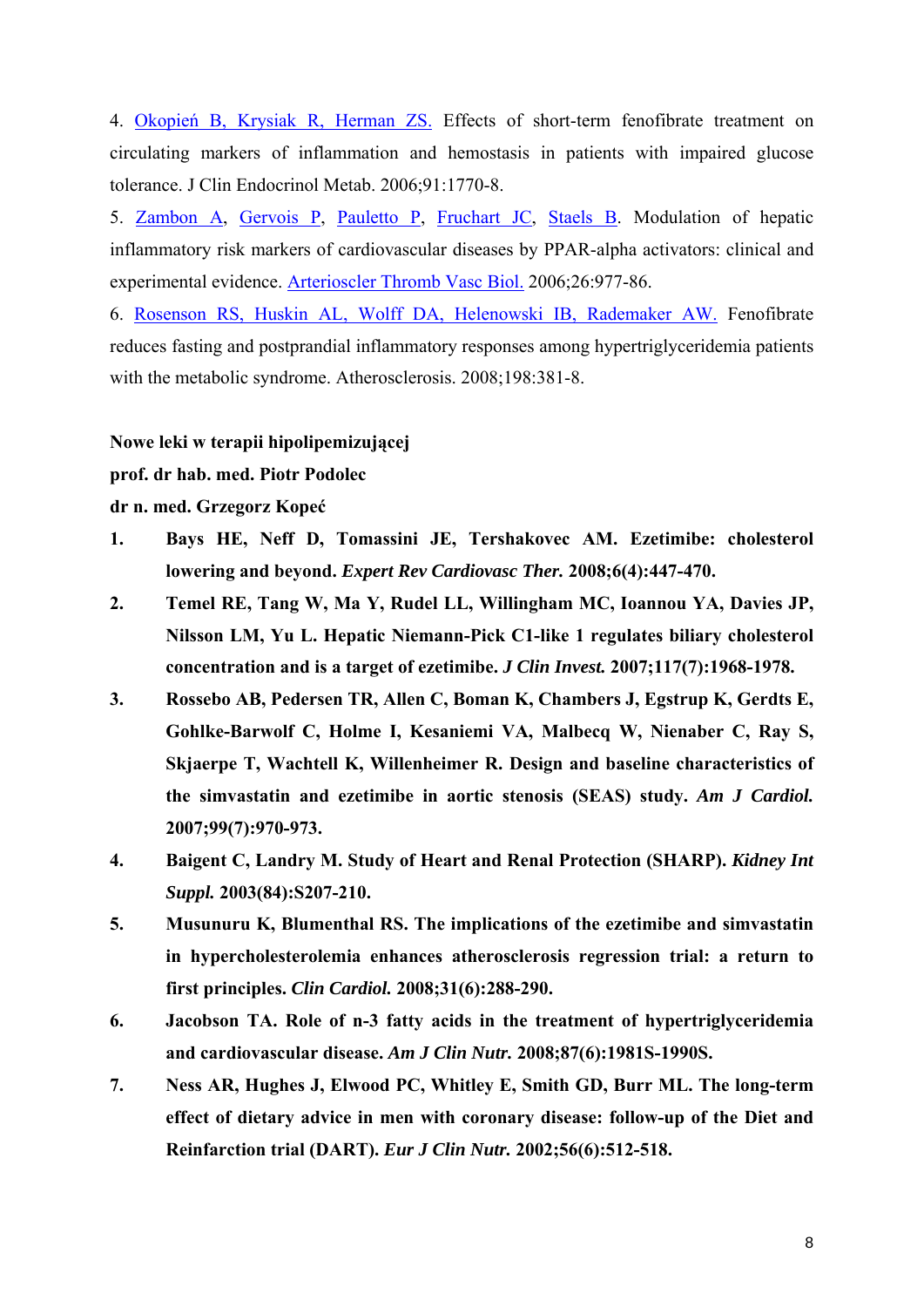- **8. Marchioli R, Barzi F, Bomba E, Chieffo C, Di Gregorio D, Di Mascio R, Franzosi MG, Geraci E, Levantesi G, Maggioni AP, Mantini L, Marfisi RM, Mastrogiuseppe G, Mininni N, Nicolosi GL, Santini M, Schweiger C, Tavazzi L, Tognoni G, Tucci C, Valagussa F. Early protection against sudden death by n-3 polyunsaturated fatty acids after myocardial infarction: time-course analysis of the results of the Gruppo Italiano per lo Studio della Sopravvivenza nell'Infarto Miocardico (GISSI)-Prevenzione.** *Circulation.* **2002;105(16):1897-1903.**
- **9. Yokoyama M, Origasa H. Effects of eicosapentaenoic acid on cardiovascular events in Japanese patients with hypercholesterolemia: rationale, design, and baseline characteristics of the Japan EPA Lipid Intervention Study (JELIS).** *Am Heart J.* **2003;146(4):613-620.**
- **10. Leaf A, Albert CM, Josephson M, Steinhaus D, Kluger J, Kang JX, Cox B, Zhang H, Schoenfeld D. Prevention of fatal arrhythmias in high-risk subjects by fish oil n-3 fatty acid intake.** *Circulation.* **2005;112(18):2762-2768.**
- **11. Brouwer IA, Zock PL, Camm AJ, Bocker D, Hauer RN, Wever EF, Dullemeijer C, Ronden JE, Katan MB, Lubinski A, Buschler H, Schouten EG. Effect of fish oil on ventricular tachyarrhythmia and death in patients with implantable cardioverter defibrillators: the Study on Omega-3 Fatty Acids and Ventricular Arrhythmia (SOFA) randomized trial.** *JAMA.* **2006;295(22):2613-2619.**
- **12. Raitt MH, Connor WE, Morris C, Kron J, Halperin B, Chugh SS, McClelland J, Cook J, MacMurdy K, Swenson R, Connor SL, Gerhard G, Kraemer DF, Oseran D, Marchant C, Calhoun D, Shnider R, McAnulty J. Fish oil supplementation and risk of ventricular tachycardia and ventricular fibrillation in patients with implantable defibrillators: a randomized controlled trial.** *JAMA.*  **2005;293(23):2884-2891.**
- **13. Calo L, Bianconi L, Colivicchi F, Lamberti F, Loricchio ML, de Ruvo E, Meo A, Pandozi C, Staibano M, Santini M. N-3 Fatty acids for the prevention of atrial fibrillation after coronary artery bypass surgery: a randomized, controlled trial.**  *J Am Coll Cardiol.* **2005;45(10):1723-1728.**
- **14. Smith SC, Jr., Allen J, Blair SN, Bonow RO, Brass LM, Fonarow GC, Grundy SM, Hiratzka L, Jones D, Krumholz HM, Mosca L, Pasternak RC, Pearson T, Pfeffer MA, Taubert KA. AHA/ACC guidelines for secondary prevention for patients with coronary and other atherosclerotic vascular disease: 2006 update:**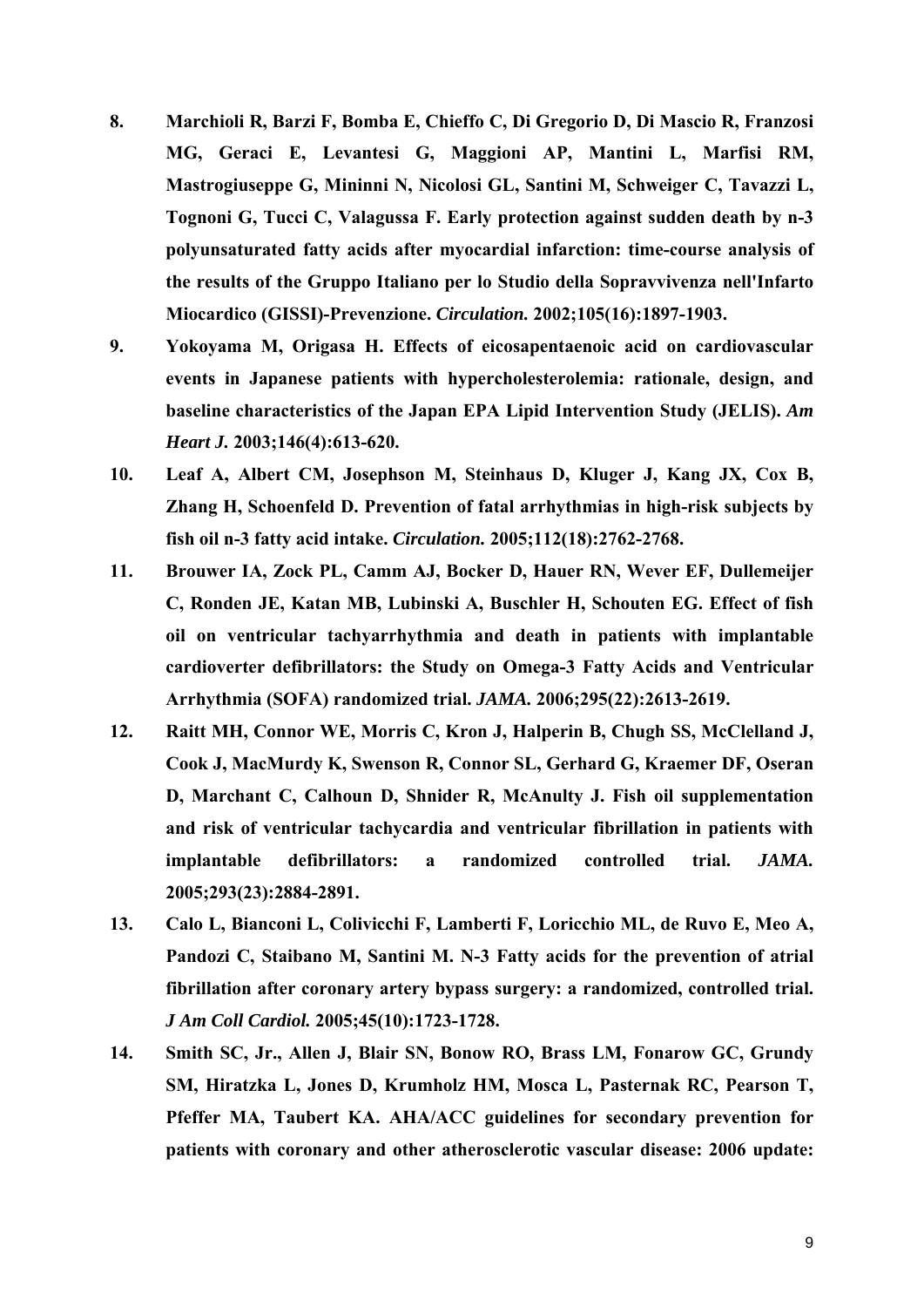**endorsed by the National Heart, Lung, and Blood Institute.** *Circulation.*  **2006;113(19):2363-2372.** 

- **15. Klosiewicz-Latoszek L, Szostak WB, Podolec P, Kopec G, Pajak A, Kozek E, Naruszewicz M, Stanczyk J, Opala G, Windak A, Zdrojewski T, Drygas W, Klupa T, Undas A, Czarnecka D, Sieradzki J. Polish Forum for Prevention Guidelines on Diet.** *Kardiol Pol.* **2008;66(7):812-814.**
- **16. Van de Werf F, Ardissino D, Betriu A, Cokkinos DV, Falk E, Fox KA, Julian D, Lengyel M, Neumann FJ, Ruzyllo W, Thygesen C, Underwood SR, Vahanian A, Verheugt FW, Wijns W. Management of acute myocardial infarction in patients presenting with ST-segment elevation. The Task Force on the Management of Acute Myocardial Infarction of the European Society of Cardiology.** *Eur Heart J.*  **2003;24(1):28-66.**

### **Złożona terapia hipolipemizująca**

#### **prof. dr hab. med. Longina Kłosiewicz-Latoszek**

- 1. Deedwania P., Barter P., Carmena R., et. al.: for the Treating to New Targets Investigators. Reduction of low-density lipoprotein cholesterol in patients with coronary heart disese and metabolic syndrome. Analysis of the Treating to New Targets study. Lancet, 2006; 368: 919-928.
- 2. Fazio S.: Management of mixed dyslipidemia in patients with or at risk for cardiovascular disease a role for combination fibrate therapy. Clin. Ther. 2008, 30, 2, 294-306.
- 3. Cannon C.P., Braunwald E., McCabe C.H., et. al.: for the Pravastatin or Atorvastatin Evaluation and Infection 22 Investigators. Intensive versus moderate lipid lowering with statins after acute coronary syndromes, N. Engl. J. Med. 2004; 350: 1495-1504.
- 4. Alsheikh-Ali A.A., Lin J-L., Abourjaily P., et. al.: Prevalence of low high-density lipoprotein cholesterol in patients with documented coronary heart disease or risk equivalent and controlled low-density lipoprotein cholesterol. Am. J. Cardiol., 2007, 100, 1499-1501.
- 5. Grundy S.M., Cleeman J.I., Bairey Merz C.N., et al. for the Coordinating Committee of the National Cholesterol Education Program. Implications of recent clinical trials for the National Cholesterol Education Program Adult Treatment Panel III Guidelines Circulation, 2004, 116, 227-39.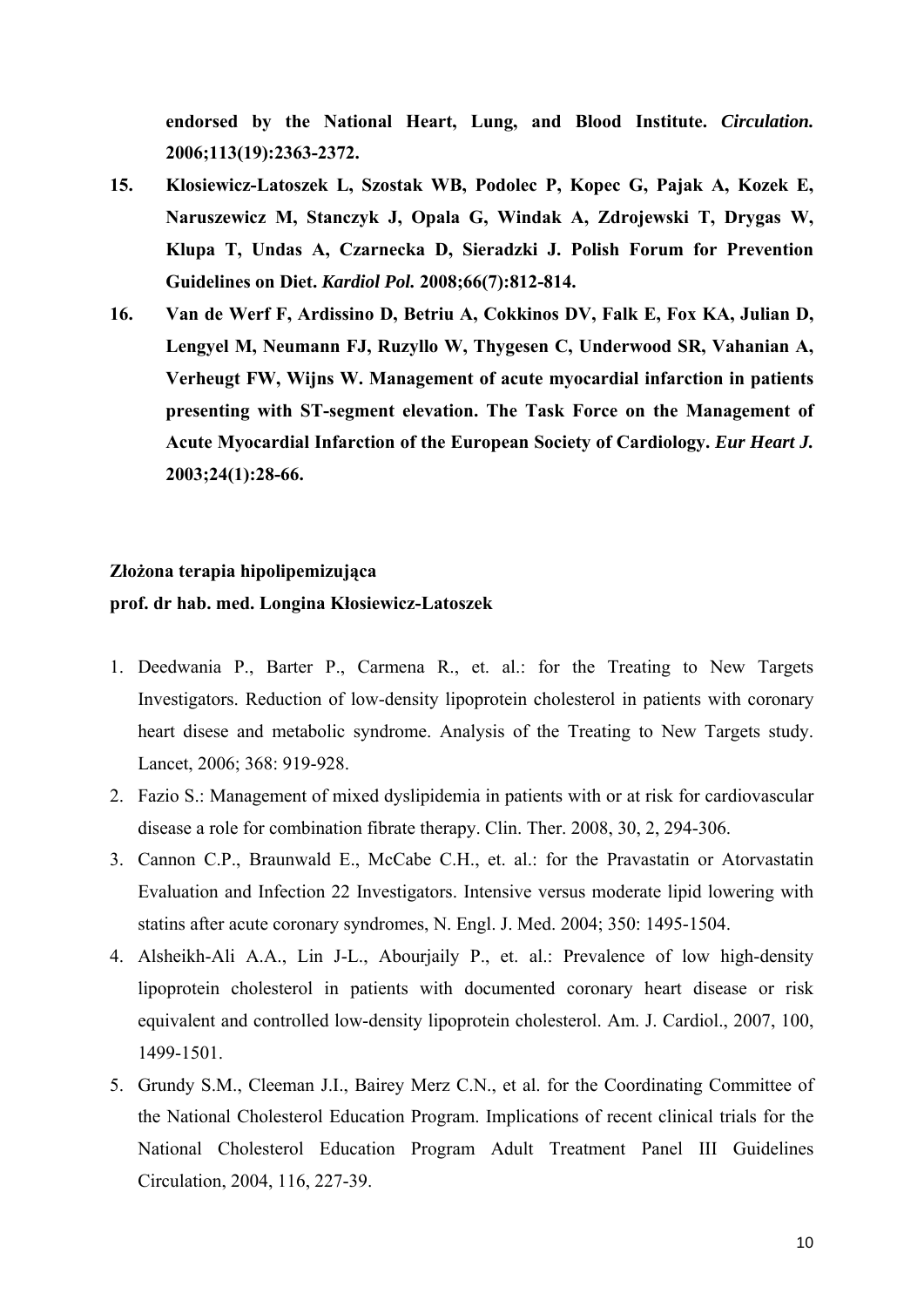- 6. European guidelines on cardiovascular disease prevention in clinical practice: executive summary. Fourth Joint Task Force of the European Society of Cardiology and Other Societies on Cardiovascular Disease Prevention in Clinical Practice. Eur. Heart J. 2007, 28, 2375-2412.
- 7. Kastelein J.J.P., Akdim F., Stres E.S.G., et. al. for the ENHANCE Investigators. Simvastatin with or without ezetimibe in familial hypercholesterolemia. N. Engl. J. Med. 2008, 358: 1431-43.
- 8. O'Riordam M.: Vytorin misses primary endpoint in SEAS study. [http://www.medscape.com/viewarticle/577850.](http://www.medscape.com/viewarticle/577850)
- 9. Grundy S.M., Vega G.L., Yuan Z. et al.: Effectiveness and tolerability of simvastatin plus fenofibrate for combined hyperlipidemia (the SAFARI trial). Am. J. Cardiol., 2005, 95(4), 462-8.
- 10. Kłosiewicz-Latoszek L., Szostak W.B., Grzybowska B. i wsp.: Hiperlipidemia mieszana. Terapia skojarzona fenofibratem mikronizowanym z simwastatyną a monoterapia. Kardiologia Polska, 2004; 6, 573-77.
- 11. The FIELD study investigators. Effect of long-term fenofibrate therapy on cardiovascular events in 9795 people with type 2 diabetes mellitus (the FIELD study randomized controlled trial). Lancet, 2005; 366: 1849-61.
- 12. Brown B.G., Zhao X.Q., Chait A., et. al. : Simvastatin and niacin, antioxidant vitamins, or the combination for prevention of coronary disease. N. Engl. J. Med., 2001, 345, 1583-92.
- 13. Taylor A.J., Sullenberger L.E., Lee H.J., et. al.: Arterial biology for the investigation of the treatment effects of reducing cholesterol (ARBITER)2: A double-blind, placebocontrolled study of extended-release niacin in atherosclerosis progression in secondary prevention patients treated with statins. Circulation, 2006, 110, 3512-17.
- 14. Lai E., Delepeleire I., Crumley T.M., et. al. : Suppression of niacin-induced vasodilatation with an antagonist to prostaglandin  $D_2$  receptor subtype 1. Clin. Pharmacol. Ther., 2007, 81, 849-57.
- 15. Kris-Etherton P.H., Harris W.S., Appel L.J. for the Nutrition Committee: AHA Scientific Statement, Fish consumption, fish oil, omega-3 fatty acids, and cardiovascular disease. Circulation, 2002, 106, 2747-57.
- 16. Yokoyama M., Origasa H., Matsuzaki M., et. al.: Effects of eicosapentaenic acid on major coronary events in hypercholesterolaemic patients (JELIS): a randomized openlabel, blinded endpoint analysis. Lancet, 2007, 369, 1090-98.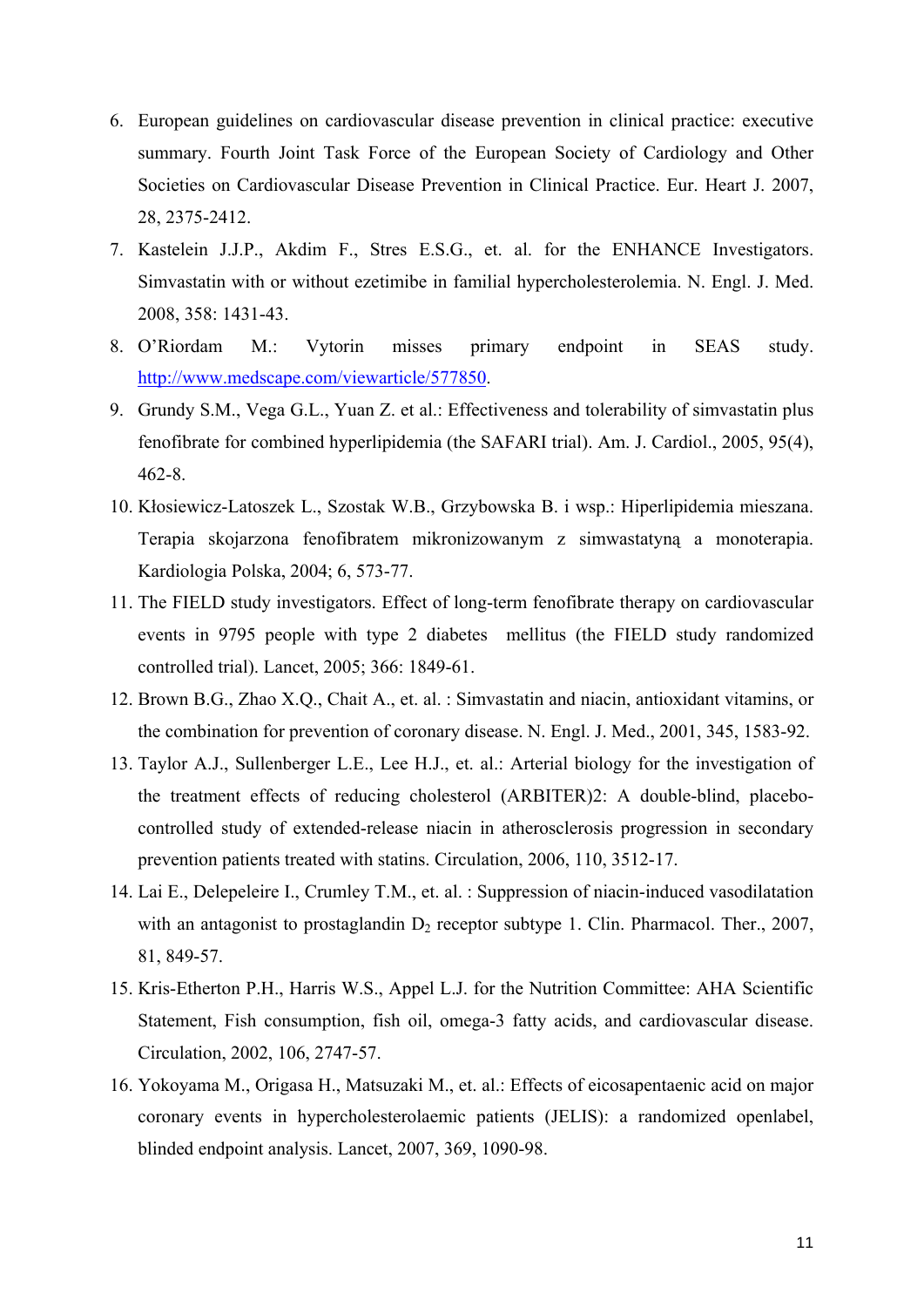- 17. Davidson M.H., Stein E.A., Bays H.E., et. al. for the COMBinatation of prescription Omega-3 with Simvastatin (COMBOS) Investigators: Efficacy and tolerability of adding prescription Omega 3 fatty acids 4g/d to simvastatin 40 mg/d in hypertriglyceridemic patients: an 8-week, randomized, double-blind, placebo-controlled Study. Clin. Ther., 2007, 29, 7, 1354-67.
- 18. Farnier M.: Ezetimibe plus fenofibrate: a new comination therapy for the management of mixed hyperlipidaemia? Expert Opin. Pharmacother. 2007, 8(9), 1345-52.
- 19. Farnier M., Roth E., Gil-Extremera B., et. al. : Efficacy and safety of the coadministration of ezetimibe/simwastatin with fenofibrate in patients with mixed hyperlipidemia. Am. Heart J., 2007, 153 (2), 335 e 1-8.
- 20. Guyton J.R., Brown B.G., Fazio S., et. al.: Lipid-altering efficacy and safety of ezetimibe/simvastatin coadministered with extended-release niacin in patients with type IIa or type IIb hyperlipidemia. J. Am. Coll. Cardiol., 2008, 51 (16), 1564-72.

# **Bezpieczeństwo stosowania statyn i fibratów–uwagi praktyczne prof. nadzw. dr hab. med. Krzysztof J. Filipiak**

- 1. Filipiak KJ, Grabowski M. Działania niepożądane statyn i fibratów implikacje i uwagi praktyczne dla terapii skojarzonej tymi grupami leków. *Kardioprofil 2004; 4: 7-11.*
- 2. Filipiak KJ, Opolski G (red.). Statyny zarys farmakologii klinicznej. Wyd. Biblioteka Lekarza Praktyka, Warszawa, 2002.

#### **Postępowanie w dyslipidemii u dzieci. Kiedy diagnozować i jak leczyć?**

dr n. med. Dorota Szostak-Węgierek

1. Berenson GS, Srinivasan SR, Bao W. i wsp. Association between multiple cardiovascular risk factors and atherosclerosis in children and young adults. NEJM 1998, 338: 1650-6.

2. Eggen DA, Solberg LA. Variation of atherosclerosis with age. Labor Invest 1968,18,571.

3. Urbina EM, Srinivasan SR, Tang R, i wsp. Impact of multiple coronary risk factors on the intima- media thickness of different segments of carotid artery in healthy young adults (the Bogalusa Heart Study). Am J Cardiol 2002,90:953-58.

4. McGill HC, McMahan CA, Herderick EE i wsp. Origin of atherosclerosis in childhood and adolescence. Am J Clin Nutr 2000,72(5 Suppl): 1307S-1315S.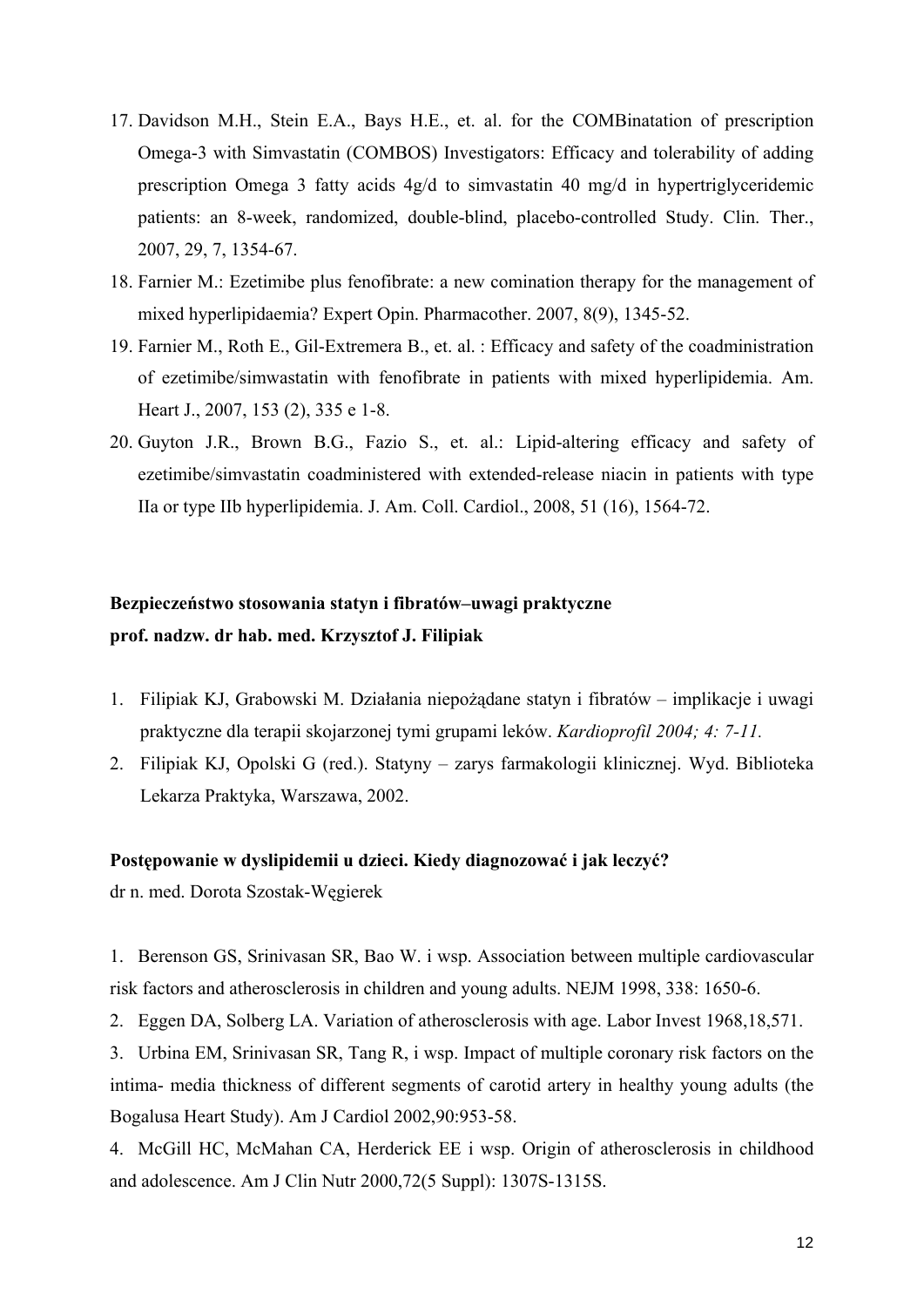5. Szostak-Węgierek D, Cybulska B: Zespół metaboliczny u dzieci. W: Miażdżyca u dzieci i młodzieży. Red. Urban M. Cornetis, Wrocław 2007, wydanie I, strony 221-236.

6. Szostak-Węgierek D: Zespół metaboliczny u dzieci i młodzieży jako wyzwanie dla zdrowia publicznego. Problemy Higieny i Epidemiologii 2008, 89(1), 21-29.

7. Dietary Recommendations for Children and Adolescents: A Guide for Practitioners: Consensus Statement From the American Heart Association Endorsed by American Academy of Pediatrics. Circulation 2005,112:2061-75.

8. Zimmet P, Alberti G, Kaufman F i wsp. The metabolic syndrome in children and adolescents. The Lancet 2007; 369: 2059-61.

9. Kavey REW, Allada V, Daniels SR i wsp. Cardiovascular risk reduction in high-risk pediatric patients. A scientific statement from the American Heart Association Expert Panel on Population and Prevention Science; the Councils on Cardiovascular Disease in the Young, Epidemiology and Prevention, Nutrition, Physical Activity and Metabolism, High Blood Pressure Research, Cardiovascular Nursing, and the Kidney in Heart Disease; and the Interdisciplinary Working Group on Quality of Care and Outcomes Research. Endorsed by the American Academy of Pediatrics. Circulation 2006,114,2710-38.

10. Barlow S, Dietz W. Obesity evaluation and treatment: expert committee recommendations. Pediatrics 1998,102,e29.

11. Hoffman RP, Stumbo PJ, Janz KF. Altered insulin resistance is associated with increased dietary weight loss in obese children. Hormone Research 1995,44,17-22.

12. ADA consensus development conference on insulin resistance. Diabetes care 1998, 21,310-14.

13. Andersen LB, Harro M, Sardinha LB i wsp. Physical activity and clustered cardiovascular risk in children: a cross-sectional study (The European Youth Heart Study). The Lancet 2006,368,299-304.

14. McCrindle BW, Urbina EM, Dennison BA i wsp. Drug therapy of high-risk lipid abnormalities in children and adolescents: a scientific statement from the American Heart Association, Atherosclerosis, Hypertension, and Obesity in Youth Committee, Council of Cardiovascular Disease in the Young, with the Council of Cardiovascular Nursing. Circulation 2007,115.1948-67.

15. McCrindle BW, Manlhiot C. Elevated atherogenic lipoproteins in childhood: risk, prevention, and treatment. J Clin Lipidology 2008,2,138-146.

16. Browne B, Vasquez S. Pediatric dyslipidemias: prescription medication efficacy and safety. J Clin Lipidology 2008, 2, 189-210.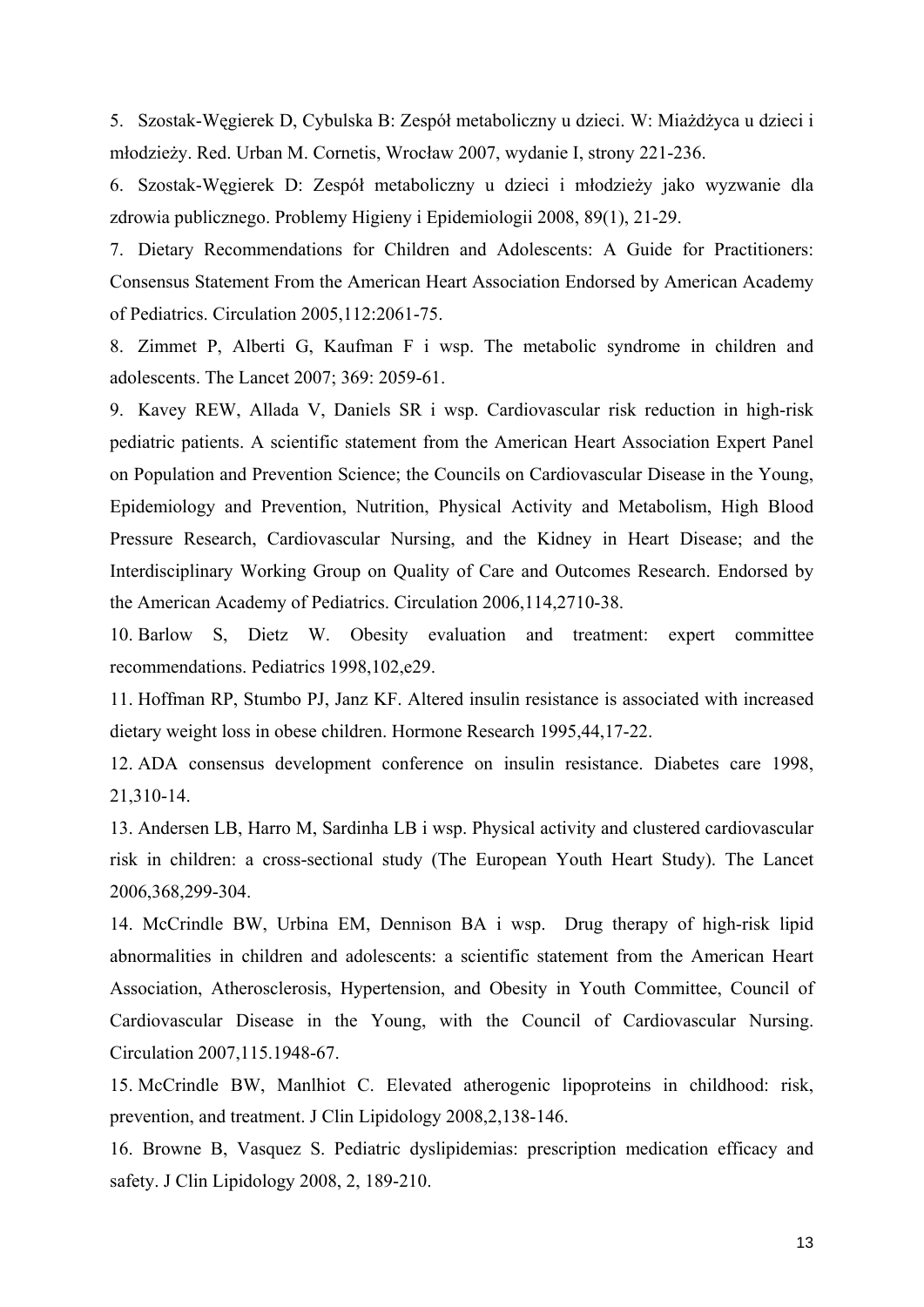## **Leczenie zaburzeń lipidowych w otyłości i zespole metabolicznym Dr n med. Andrzej Folga, prof. nadzw. dr hab. med. Artur Mamcarz**

- 1. Jolliffe CJ, Janssen I. Vascular risks and management of obesity in children and adolescents. Vasc Health Risk Manag. 2006; 2(2): 171-187.
- 2. Friedlander AH, Weinreb J, Friedlander I. Metabolic syndrome: pathogenesis, medical care and dental implications. J Am Dent Assoc. 2007; 138(2): 179-187.
- 3. Kashyap SR, Defronzo RA. The insulin resistance syndrome: physiological considerations.

Diab Vasc Dis Res. 2007; 4(1): 13-19.

- 4. Reaven GM. Banting lecture 1988. Role of insulin resistance in human disease. Diabetes 1988; 37: 1595-1607.
- 5. International Diabetes Federation. Worldwide definition of the metabolic syndrome. Available at: http://www.ifd.org/webdata/docs/IDF\_Metasyndrome\_definition.pdf. Accessed August 24, 2005.
- 6. Grundy SM, Cleeman JI, Merz CN. Implications of recent clinical trials for the National Cholesterol Education Program Adult Treatment Panel III Guidelines. Coordinating Committee of the National Cholesterol Education Program. J Am Coll Cardiol. 2004; 44(3): 720-732.
- 7. Day C. Metabolic syndrome, or What you will: definitions and epidemiology. Diab Vasc Dis Res. 2007; 4(1): 32-38.
- 8. Grundy SM, Cleeman JI, Daniels SR. Diagnosis and management of the metabolic syndrome. An American Heart Association/National Heart, Lung, and Blood Institute Scientific Statement. Executive summary. Cardiol Rev. 2005; 13(6): 322-327.
- 9. Grundy SM. Metabolic syndrome: a multiplex cardiovascular risk factor. J Clin Endocrinol Metab. 2007; 92(2): 399-404.
- 10. Yuan G, Al-Shali KZ, Hegele RA. Hypertriglyceridemia: its etiology, effects and treatment. CMAJ. 2007; 176(8): 1113-1120.
- 11. Tenenbaum A, Fisman EZ, Motro M. Atherogenic dyslipidemia in metabolic syndrome and type 2 diabetes: therapeutic options beyond statins. Cardiovasc Diabetol. 2006; 5: 20.
- 12. Grundy SM, Vega GL, Yuan Z. Effectiveness and tolerability of simvastatin plus fenofibrate for combined hyperlipidemia (the SAFARI trial).Am J Cardiol. 2005; 95(4): 462-468.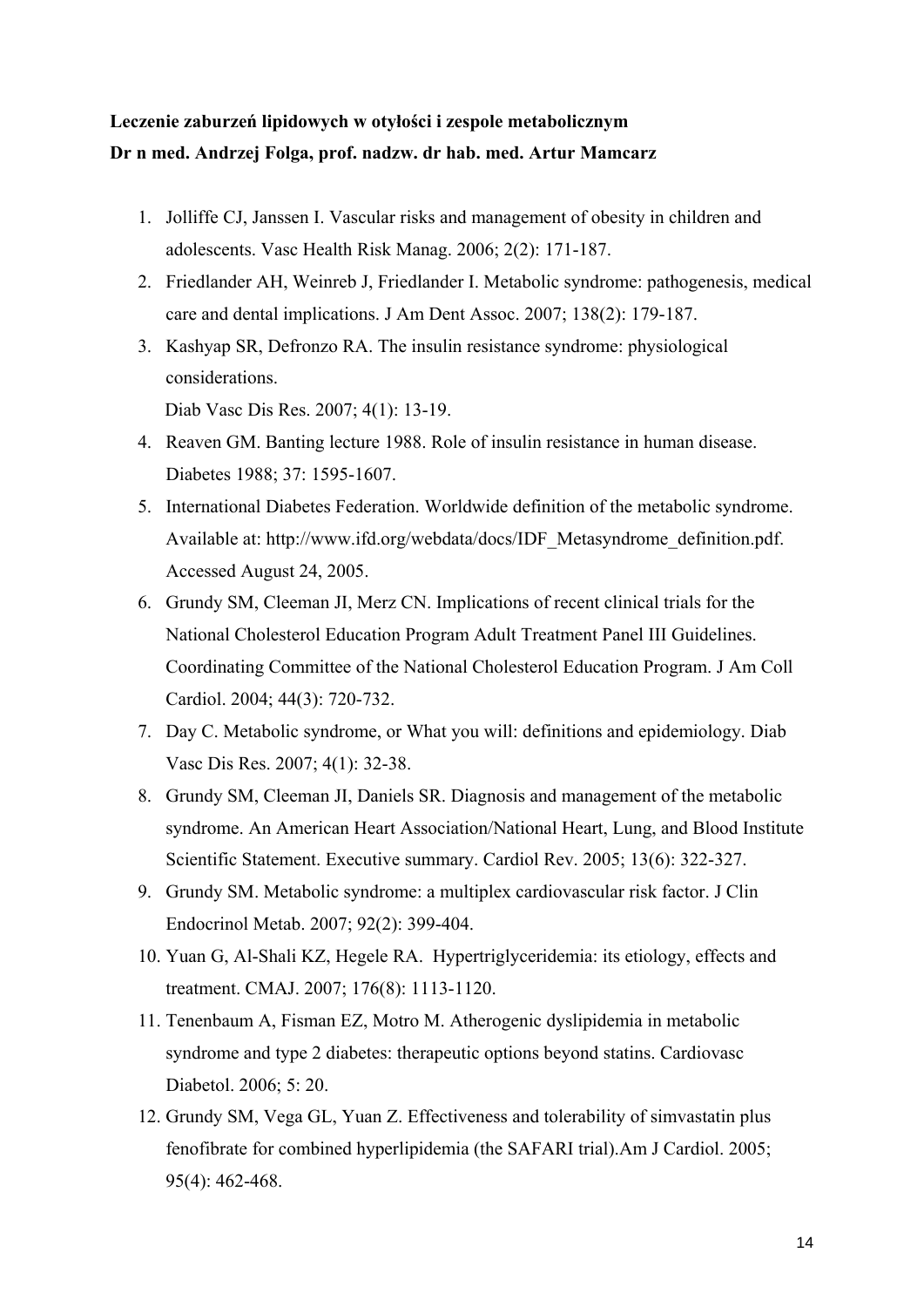- 13. Keech A, Simes RJ, Barter P, FIELD study investigators. Effects of long-term fenofibrate therapy on cardiovascular events in 9795 people with type 2 diabetes mellitus (the FIELD study): randomised controlled trial. Lancet 2005; 366(9500):1849-1861.
- 14. Keech AC, Mitchell P, Summanen PA. FIELD study investigators. Effect of fenofibrate on the need for laser treatment for diabetic retinopathy (FIELD study): a randomised controlled trial. Lancet 2007; 370(9600): 1687-1697.

#### **Dr n. med. Elżbieta Kozek**

### J**ak postępować w dyslipidemii u chorego na cukrzycę?**

- 1. Turner RC, Millns H, Neil HA, Stratton IM, Manley SE, Matthews DR, Holman RR. Risk factors for coronary artery disease in non-insulin dependent diabetes mellitus: United Kingdom Prospective Diabetes Study (UKPDS: 23) BMJ. 1998;316:823-8.
- 2. Lehto S, Rönnemaa T, Haffner SM, Pyörälä K, Kallio V, Laakso M. Dyslipidemia and hyperglycemia predict coronary heart disease events in middle-aged patients with NIDDM. Diabetes. 1997; 46:1354-9
- 3. Guidelines on diabetes, pre-diabetes, and cardiovascular diseases. E Heart J, 2007; 9, suppl. C
- 4. Zalecenia kliniczne dotyczące postępowania u chorych na cukrzycę. 2008; 9, supl. A
- 5. ACCORD Study Group, Buse JB, Bigger JT, Byington RP, Cooper LS, Cushman WC, Friedewald WT, Genuth S, Gerstein HC, Ginsberg HN, Goff DC Jr, Grimm RH Jr, Margolis KL, Probstfield JL, Simons-Morton DG, Sullivan MD. Action to Control Cardiovascular Risk in Diabetes (ACCORD) trial: design and methods. Am J Cardiol. 2007;99:21i-33i.
- 6. Gaede P, Lund-Andersen H, Parving HH, Pedersen O. Effect of a multifactorial intervention on mortality in type 2 diabetes. N Engl J Med. 2008;358:580-91.

#### **Specyfika leczenia dyslipidemii w przewlekłej chorobie nerek.**

Andrzej Kraśniak, Andrzej Radziszewski, Władysław Sułowicz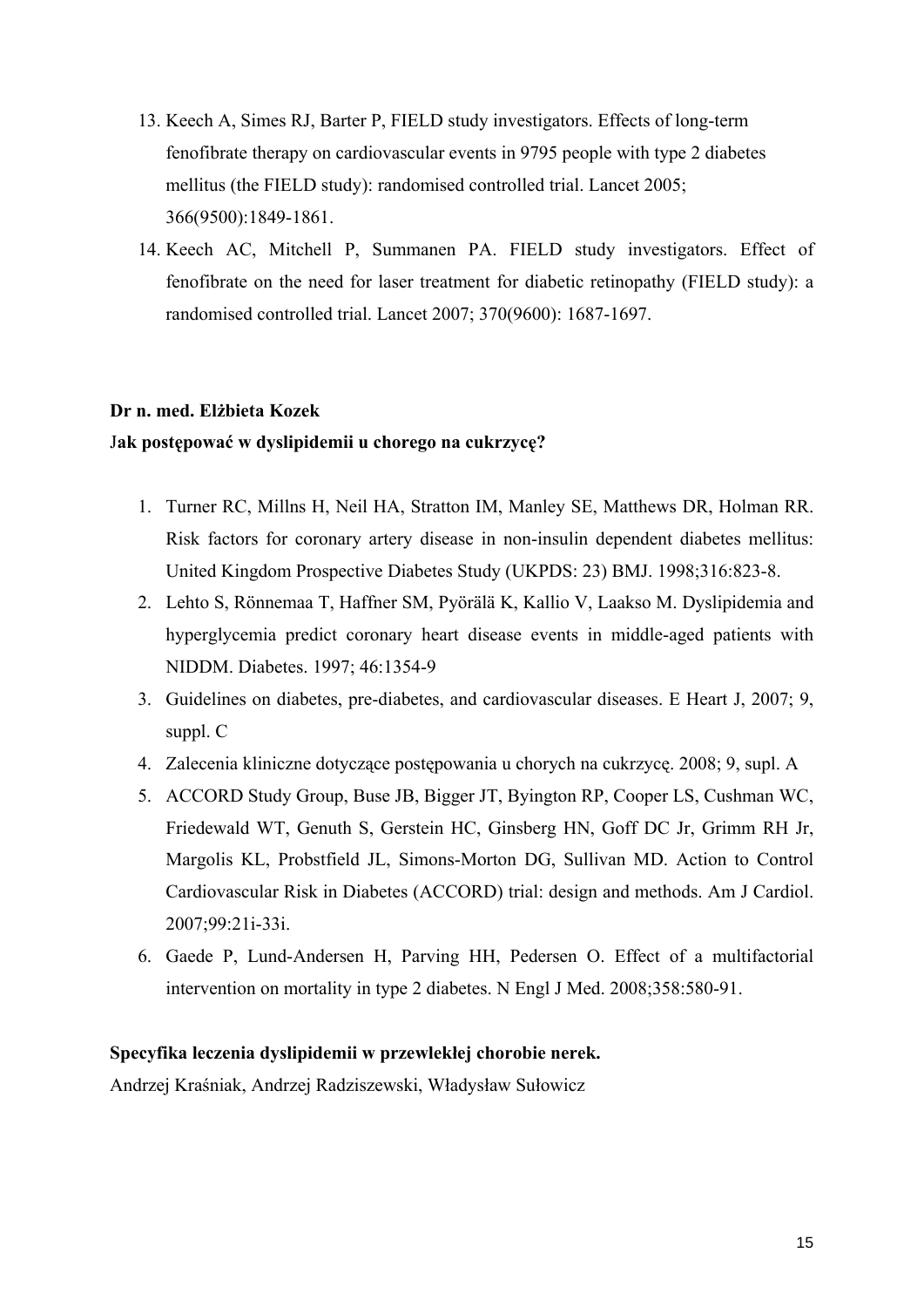- 1. Dogra G. K., Herrmann S., Irish A. B. et al.: Insulin resistance, dyslipidaemia and endothelial function in nephrotic syndrome. Nephrol. Dial. Transplant., 2002; 17: 2220-2225.
- 2. Mittal B. V., Alexander M. P., Rennke H. G., Singh A. K.: Atheroembolic renal disease: a silent masquerader. Kidney Int., 2008; 73: 126-130.
- 3. Efstratiadis G., Tziomalos K., Mikhailidis D. P. et al.: Atherogenesis in renal patients: a model of vascular disease? Curr. Vasc. Pharmacol., 2008; 6: 93-107.
- 4. Cases A., Coll E.: Dyslipidemia and the progression of renal disease in chronic renal failure patients. Kidney Int., 2005; 68 (Suppl. 99): 87-93.
- 5. Rutkowski B., Chmielewski M., Zdrojewski Z.: Znaczenie leczenia hipolipemizującego w nefroprotekcji. [w:] Nefroprotekcja. Podstawy patofizjologiczne i standardy postępowania terapeutycznego. red. Rutkowski B., Czekalski S., Myśliwiec M. wyd. Czelej Lublin 2006; 179.
- 6. Schibata S., Nagase M., Fujita T.: Fluvastatin ameliorates podocytes injury in proteinuric rats via modulation of excessive rho signaling. J. Am. Soc. Nephrol., 2006; 17: 754-764.
- 7. D'Amico G.: Statins and renal diseases: from primary prevention to renal replacement therapy. J. Am. Soc. Nephrol., 2006; 17: 148-152.
- 8. Gianella A., Nobili E., Abbate M. et al.: Rosuvastatin treatment prevents progressive kidney inflammation and fibrosis in stroke-prone rats. Am. J. Pathol., 2007; 170: 1165-1177.
- 9. Tonelli M., Moye L., Sacks F. M. et al: Effect of pravastatin on loss of renal function in people with moderate chronic renal insufficiency and cardiovascular disease. J. Am. Soc. Nephrol., 2003; 14: 1605-1613.
- 10. Athyros V. G., Mikhailidis D. P., Papageorgiou A. A. et al.: The effects of statins versus untreated dyslipidemia on renal function in patients with coronary heart disease. A subgroup analysis of the Greek atorvastatin and coronary heart disease evaluation (GREACE) study. J. Clin. Pathol., 2004; 57: 728-734.
- 11. Douglas K., O'Malley P. G., Jackson J. L.: Meta-analysis: the effect of statins on albuminuria. Ann. Intern. Med., 2006; 145: 117-124.
- 12. Tonelli M.: Do statins protect the kidney as well as the heart? Nephrol. Dial. Transplant., 2006; 21: 3005-3006.
- 13. Atthobari J., Brantsma A. H., Gansevoort R. T. et al.: The effect of statin on urinary albumin excrection and glomerular filtration rate: results from both a randomized